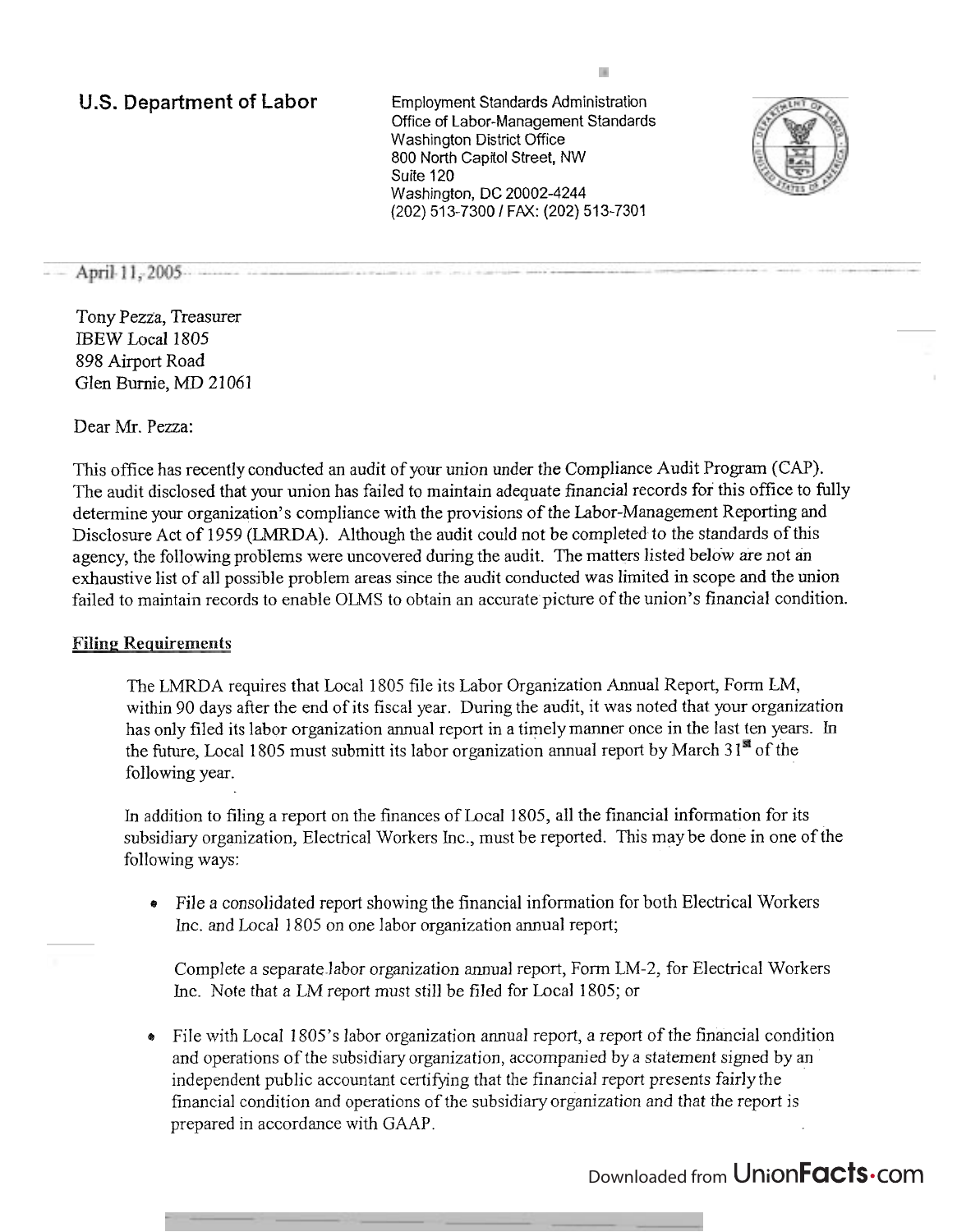IBEW Local 1805 April 11,2005 Page 2 of 6

Section 209(a) of the **LMRDA** provides for a fine of not more than \$1 0,000 or imprisonment for not more than one year, or both, for a willfbl violation of Title **1I** of the LMRDA including the - -- failure to file the reports required under the **IMRDAT-** Note that this letter should be considered as -- - notice of these provisions and any future late filings will be considered a willful failure to file.

#### **Record Keeping**

T.

Title I1 of the LMRDA establishes certain reporting and record keeping requirements. Section 206 requires, among other things, that adequate records be maintained for at least five years by which each receipt and disbursement of funds, as well as all account balances can be verified, explained, and clarified. As a general rule, all records used or received in the course of union business must be retained. This includes, in the case of disbursements, not onlythe retention of original bills, invoices, receipts, and vouchers, but also adequate additional documentation, if necessary, showing the nature of the union business requiring the disbursement, the goods or services received, and the identity of the recipients of the goods or services.

The following record keeping deficiencies were revealed during the audit of Local 1805's 2003 records:

> The union failed to keep sufficient records as to determine whether specific disbursements, including union checks and credit card purchases, were made for legitimate union expenditures. A large number of the expenses incurred by Local 1805 did not have any supporting documentation other than vouchers or warrants that did not sufficiently describe the expense. All records used or received in the course of union business must be retained. This includes bills, invoices, receipts, and any other additionaI documentation that is produced in the course of union business. **If** the bill, invoice, receipts, or documentation does not clearly indicate the purpose of the union business, another record must be produced by the union to clearly identify the union purpose of the disbursement.

Deposits made into the local's accounts at  $\overline{y}$  and  $\overline{y}$ Federal Credit Union were not properlydocumented as to identify the source of the receipt. In addition, a number of deposit slips were not maintained. Union records must include an adequate identification of each receipt of money. In addition, any records produced in the course of transactions with financial institutions must be maintained.

The local did not maintain cancelled checks, deposit slips, and other information to explain receipts and disbursements from the "hall account" held at Northrop Grumrnan Federal Credit Union. All records used or received in the course of conductingunion business must be maintained.

Downloaded from UnionFacts.com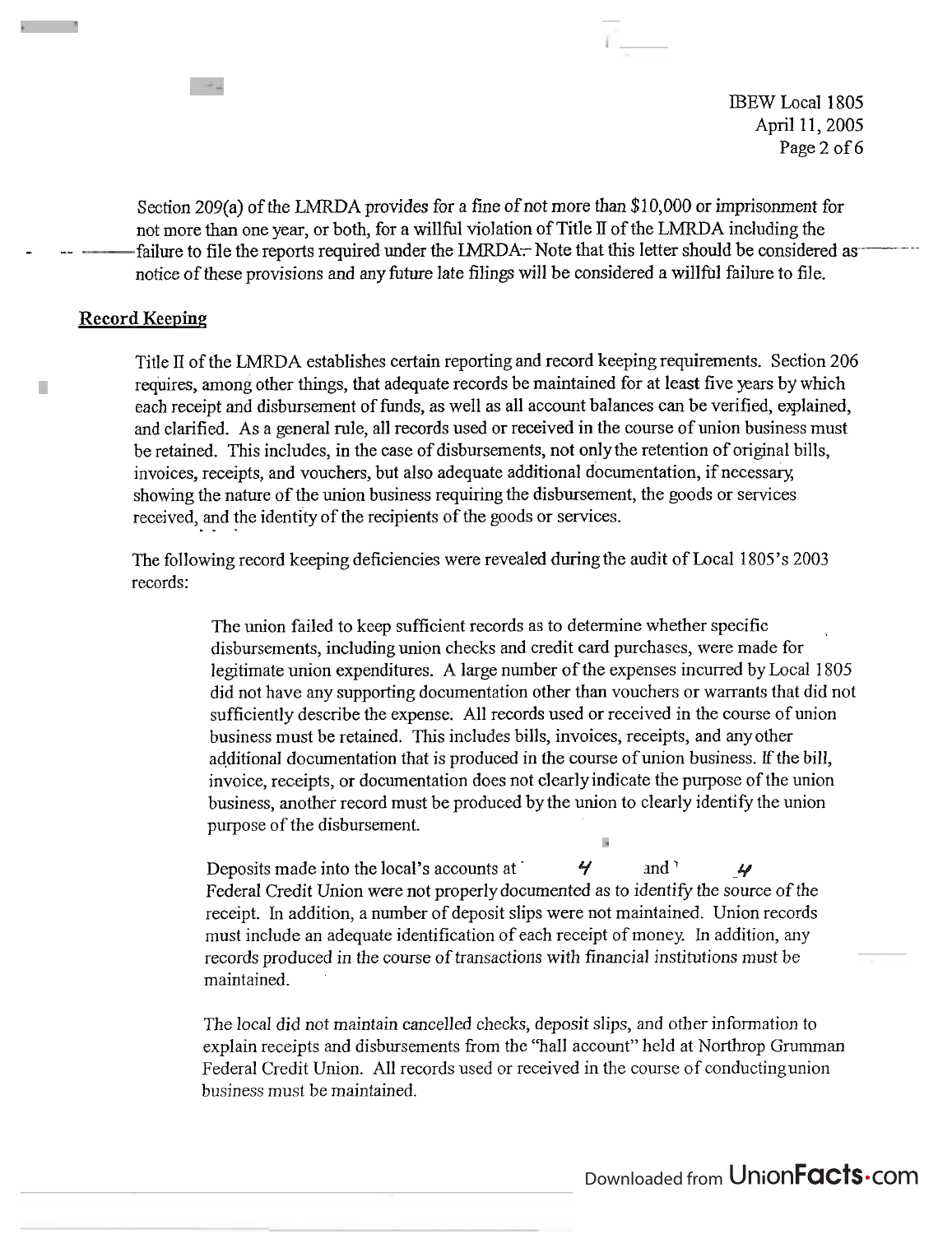IBEW Local 1805 April 11, 2005<sup>-</sup> Page 3 of 6

The local failed to maintain bank statements, cancelled checks, and deposit slips, to explain the transactions for the bank accounts held in the name of **...........**<br>at M&T-Bank and-Allfirst Bank: All records used or received in the course of conducting union business must be maintained.

×

- Local 1805 officers and employees who incurred expenses in the course of conducting union business failed to retain adequate documentation for reimbursed expenses, for expenses charged to union credit cards, and for lodging expenses which were directpaid by the union. The date, amount, and business purpose of every expense must be recorded on at least one union record. In addition, the names of individuals present for meal expenses paid for by the union and the locations where meal expenses were incurred must also be recorded.
- The union failed to maintain records on the use of its credit card. The local must document all purchases made with the union credit card and the local must maintain adequate records, including receipts, bills, and sales slips, to show the purpose of each disbursement. The records maintained should identify the date, amount, and business purpose of every expense purchased with the union's credit card.
- Local 1805 failed to maintain employer dues check-off records and records of money transferred between accounts. Union receipt records must include an adequate identification of each receipt of money. The records should show the exact date that the money was received, the identity of the source of the money, and the individual amount received from each source.

The proper maintenance of union records is the personal responsibility of the individuals who are required to file Local 1805's LM report. You should be aware that Section 206 of the LMRDA provides for a fine of not more than \$10,000 or imprisonment for not more than one year, or both, for wiIIful failure to maintain records. Section 209(c) of the LMRDA provides for a fine of not more than \$10,000 or imprisonment for not more than one year, or both, for willful destruction or falsification of records, and applies to any person (not just the individuals who are responsible for filing the union's LM report).

Local 1805's records will be reviewed by this office again within the next six months to one year to ensure that the above record keeping violations have been corrected. If, at that time, it is determined that union personnel are still not retaining adequate documentation, I will strongly recommend that those individuals responsible for the maintenance of union records be criminally prosecuted for **willful** failure to maintain records.

# **Reporting Violations**

 $\mathbf{m}^{\prime}$ 

6à

The CAP disclosed a violation of LMRDA section 201(b) because the Labor Organization Annual Report, Form LM-2, filed by Local 1805 for fiscal year ending December 3 1, 2003 failed to meet the standards of acceptability.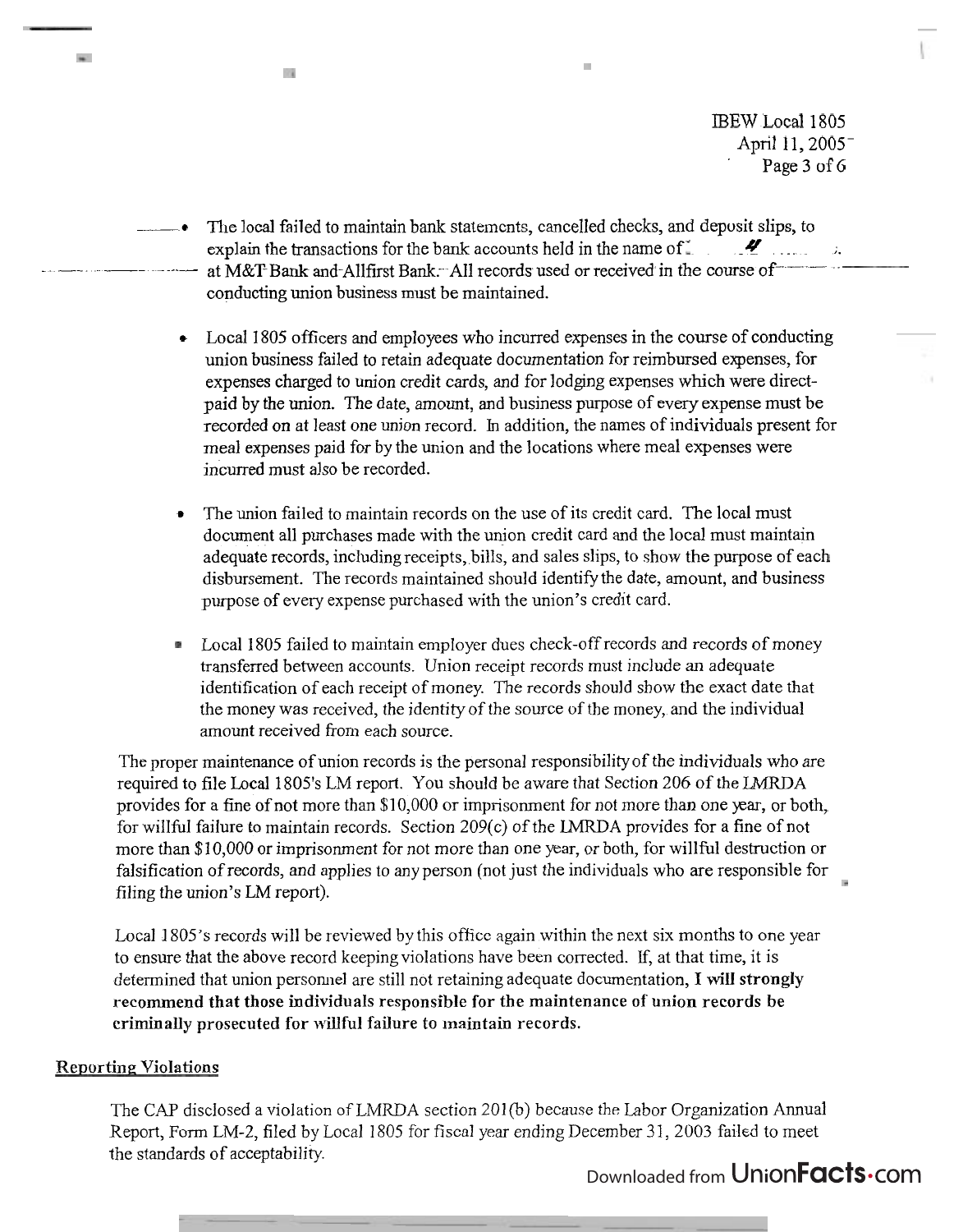**ERS** 

IBEW Local 1805 April 11,2005 Page 4 of *6* 

During the audit, the following reporting discrepancies were noted:

- Item 14 asks if the union was audited by an outside organization during the fiscal year. On the 2003 LM report, Item 14 was checked no. In the opening interview, you stated that the local was audited on an annual basis by the firm of Daniel Conklin, CPA. The "yes" box for this item should have been checked and additional information provided in item 75.
- Information in Statement A (Assets and Liabilities), including items 25(A) (Cash, Start of Reporting Period) and 25(B) (Cash, End of Reporting Period), is incorrectly reported. The purpose of Statement A is to report the balances of the local's assets and liabilities at the start and end of the reportingperiod. The information in this statement is not supported by either the local union's bank statements or the records provided by the local.
- Information in Statement B (Receipts and Disbursements) including items 39 (Dues), 46 (Interest), 56 (Officers), 57 (Employees), 60 (Office and Administrative Expense), and 62 (Professional Fees), is incorrectly reported. The purpose of Statement B is to report the flow of all cash in and out of your organization during the reporting period. The information in this statement is not supported by either the local union's bank statements or the records provided by the local. Please be advised that the local must report all receipts in items 39 through 54 and all cash disbursements in items 56 through 73.
- The information in Schedule 9 (All Officers and Disbursements to Officers) does not accurately reflect the union's disbursements to officers. Direct disbursements to officers and employees for reimbursement of expenses incurred while conducting union business must be reported in Column F of Schedules 9 and I0 (Disbursements for Official Business). This should include any direct reimbursements of business expenses, mileage payments, and checks made in an officer or employee's name that are for petty cash. In addition, indirect disbursements made to another party (such as a credit card company) for business expenses incurred by union personnel must also be reported in Column F of Schedules 9 and 10. However, indirect disbursements for business expenses incurred for transportation by a public carrier (such as an airline) and for temporary lodging expenses incurred while traveling on union business must be reported in Schedule 13 (Office and Administrative Expenses). Any direct or indirect disbursements to union personnel for expenses not necessary for conducting union business (such as personal use of the union's credit card) must be reported in Column G of Schedules 9 and I0 (Other Disbursements).

Any disbursements made to an officer or employee for the purpose of replenishing the petty cash account must be reported next to the officer or employee's name in Column

à.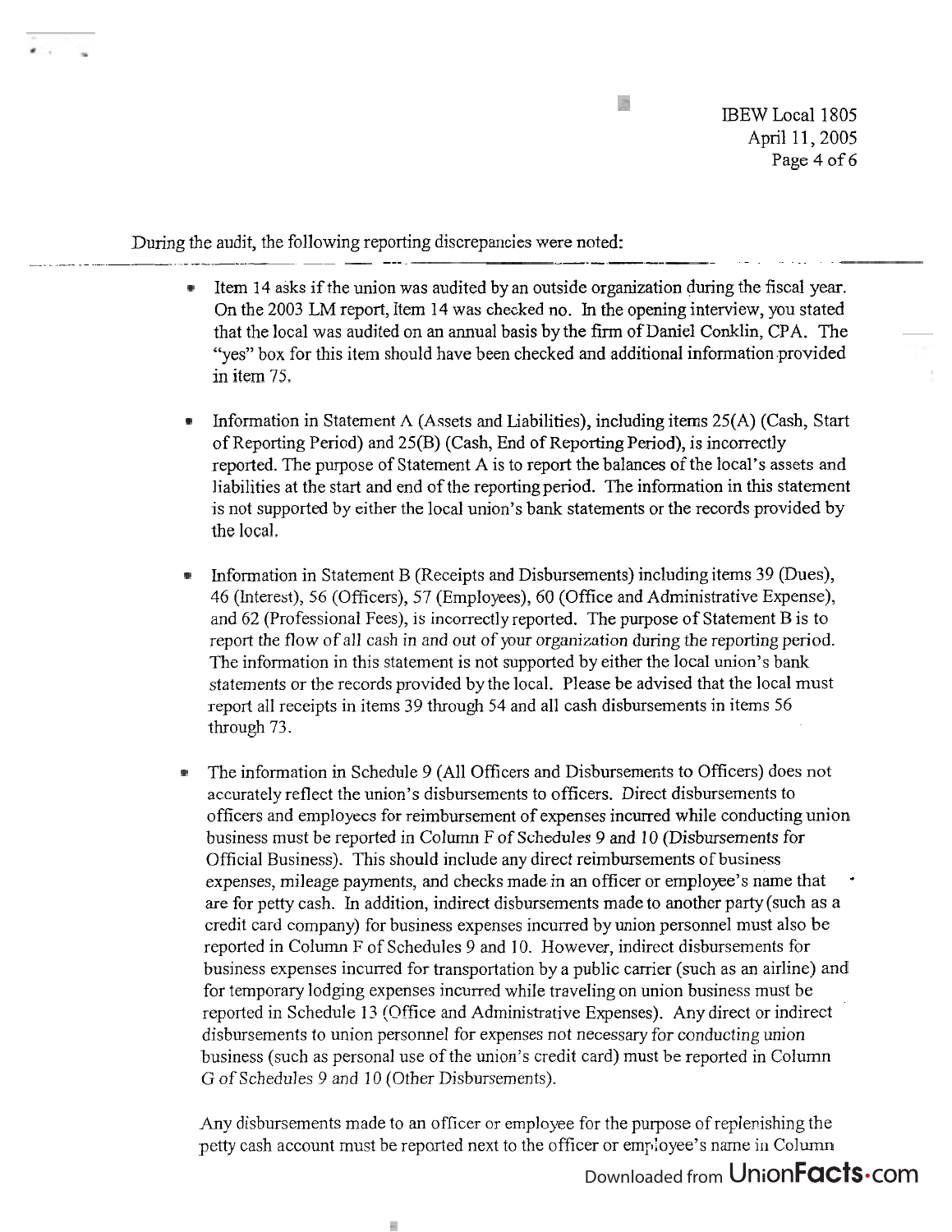JBEW Local 1805 April 11, 2005 Page **5** of 6

F of Schedule 9. The local must also retain receipts and all other documentation explaining the nature of the expenses resulting from the use of petty cash.

The records provided by the local show that non-business related expenses paid by Local 1805 which were not necessary for performing union business (such as personal purchases using the union's credit card) were not reported in Column G of Schedule 9. In addition, the corresponding repayments to Local 1 805 by union officers for such purchases were not reported in item 54 and Schedule 14 (Other Receipts). The name of each individual who made repayments and the total amount repaid by each person should be clearly reported in Schedule 14. Union policies which allow personnel to make personal purchases with union credit cards or to otherwise incur personal expenses paid by the union for which the union is later reimbursed are not recommended because they are generally too vulnerable to abuse.

**<sup>e</sup>**Mileage cannot be reported in Schedule 13 (Office & Administrative Expense). Payments to officers or employees for mileage must be recorded in Column (F) of Schedule 9 or 10.

I am not requiring that Local 1805 file an amended LM-2 report for 2003 to correct the deficient items at this time. It is necessary that union properly report the deficient items on all fiture reports fiIed with this agency.

# **Other Issues**

The audit revealed a violation of LMRDA Section 502 (Bonding), which requires that the union's officers and employees be bonded for no less than 10% of the total funds handled by those individuals or their predecessors during the preceding fiscal year. Local 1805 failed to produce any evidence of being bonded as required by the LMRDA. The union should obtain adequate bonding coverage for its officers and employees immediately. PIease provide proof of bonding coverage to this office as soon as adequate coverage has been obtained.

During the audit, it was noted that expense vouchers did not contain original signatures as you stated were required during the opening interview. The second signature requirement is an effective internal control of union funds. Its purpose is to attest to the authenticity of a completed document already signed. However, the use of photocopies of signatures does not attest to the authenticity of the completed voucher, and completely circumvents and undermines the purpose of the signature requirement. We strongly suggest that you revise this aspect of your disbursement procedures.

The local's general journal does not accurately reflect the financial condition of the local. Approximately 15 checks and 2 deposits were improperly recorded twice in the local general <sup>1</sup>edger provided to OLMS.